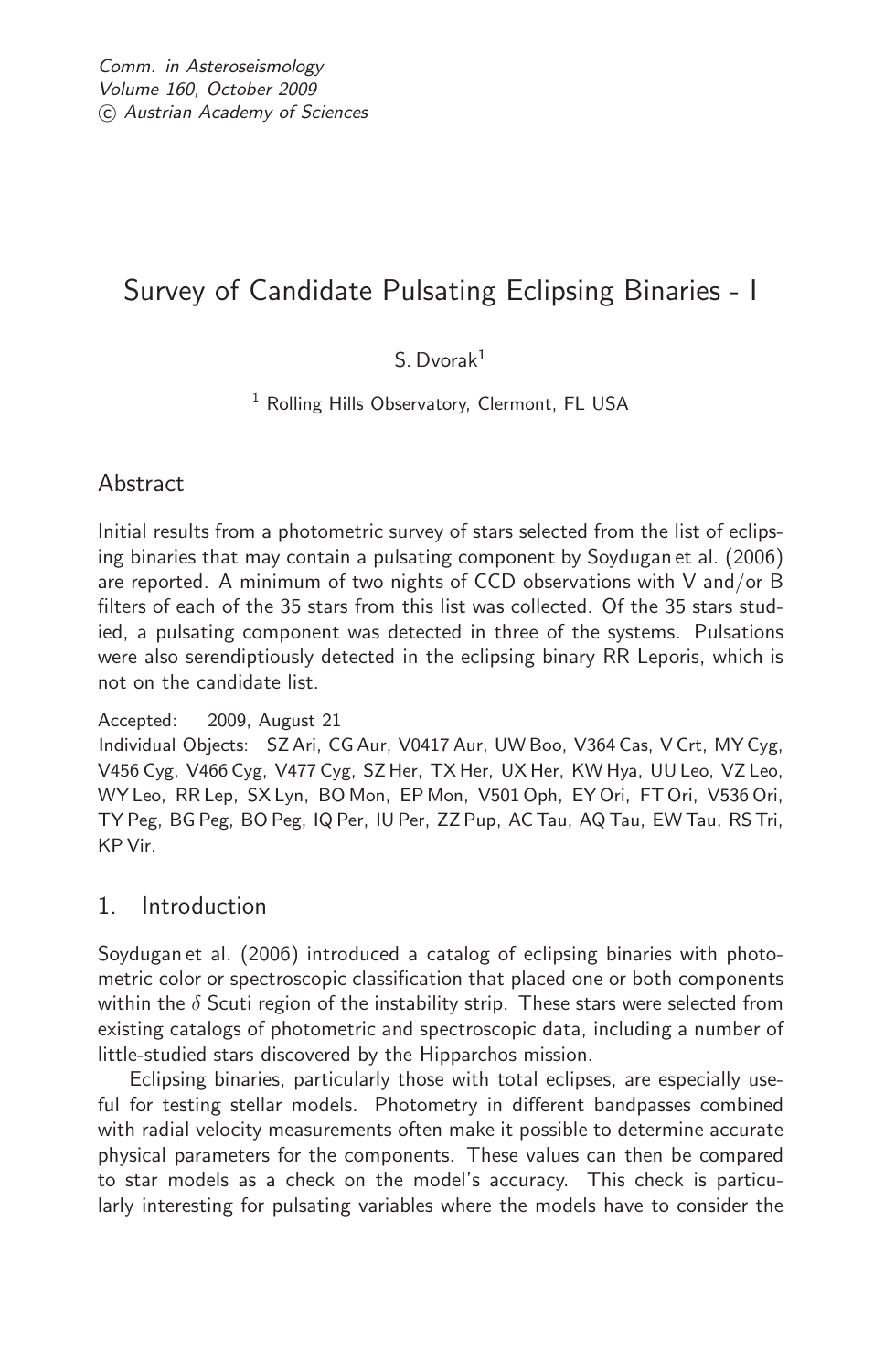star's internal structure in more detail. In an attempt to find suitable targets for further study a survey of eclipsing binaries possibly containing  $\delta$  Scuti-type variables was undertaken at Rolling Hills Observatory (RHO), using the catalog of Soydugan et al. as a source of targets.

## 2. Procedures

#### 2.1. Selection of Targets

A selection of stars suitable for observations with the 0.25m telescope and CCD at RHO was taken from this catalog. Stars brighter than  $V \approx 12$  with declinations between -20 and  $+57$  degrees were selected from this list and examined to ensure that suitable comparison stars were available. From the stars that met these criteria 35 were chosen for the first series of observations reported in this paper.

One additional target, RR Leporis, was added to the list selected from Soydugan et al. This star's short-period oscillations were detected during an earlier, unrelated time series taken while observing a primary eclipse of that star.

#### 2.2. Observation and reductions

 $\delta$  Scuti stars typically have periods ranging from approximately 0.2 to 4 hours so each star was observed for a minimum of 4 hours per night, on at least two nights. The amplitude of pulsations are larger in shorter wavelengths so a B filter was used where target and comparison star brightness permitted (roughly  $<$  8.5 mag). Fainter stars were measured with a V filter. Time series were generally collected between primary and secondary eclipses, near phases 0.25 and 0.75, to minimize the light variations due to the eclipsing nature of the systems.

All data collection was done with the Meade 0.25m Schmidt-Cassegrain telescope and SBIG ST-9XE CCD at RHO, using either a Johnson B or V filter. Image cadence was typically between 35 and 60 seconds, depending on the target's brightness, as a compromise between photometric accuracy and the need for frequent sampling for the short-period oscillations. Where possible, multiple comparison stars were used to reduce the average error. The precision of individual measurements was generally better than 6 millimags.

The images were processed using normal dark and flat frame processing, and star lists were extracted using aperture photometry with sextractor (Bertin & Arnout 1996). Differential magnitudes for the target and check stars were produced using proprietary software. The nightly differential magnitude measurements for each star was flattened using a polynomial fit to eliminate variations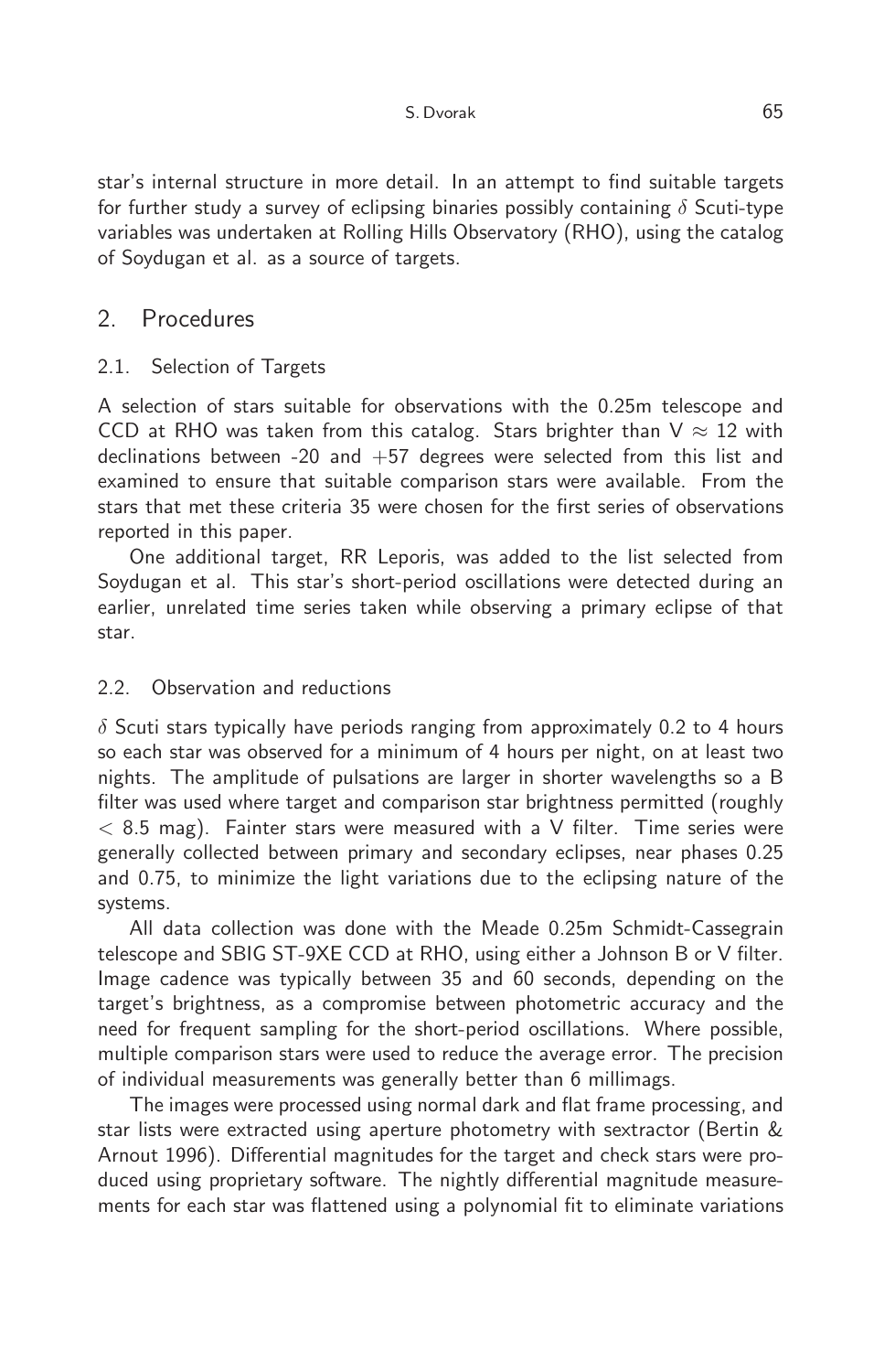due to the eclipsing nature of the systems. Each night's data was shifted to bring the average of each data set into agreement. Data taken during primary or secondary eclipse where the target star's brightness differed from its out of eclipse brightness by more than approximately 0.3 mag were omitted.

### 3. Analysis and results

A period search was conducted with the Fourier analysis routine in Period04 (Lenz & Breger 2005) on the normalized data for each star. Of the 35 stars selected from the Soydugan list, three showed statistically significant signals with S/N  $>$  5 in the range 6  $\geq$   $f$   $\leq$  50 cd $^{-1}$  that is expected for  $\delta$  Scuti stars. The results for all 36 stars are shown in Table 1.

| Star             | Nights | $Freq(cd^{-1})$ | Comments         |
|------------------|--------|-----------------|------------------|
| SZ Ari           | 3      |                 |                  |
| CG Aur           | 3      |                 |                  |
| <b>V0417 Aur</b> | 5      |                 |                  |
| UW Boo           | 4      |                 |                  |
| V364 Cas         | 8      |                 | Equal components |
| V Crt            | 4      |                 |                  |
| MY Cyg           | 3      |                 |                  |
| V456 Cyg         | 2      |                 |                  |
| V466 Cyg         | 2      |                 |                  |
| <b>V477 Cyg</b>  | 3      |                 |                  |
| SZ Her           | 4      |                 |                  |
| TX Her           | 8      |                 |                  |
| UX Her           | 2      |                 |                  |
| KW Hya           | 2      |                 |                  |
| UU Leo           | 5      |                 |                  |
| VZ Leo           | 5      |                 |                  |
| WY Leo           | 27     | 15.2528(1)      |                  |
| RR Lep           | 13     | 31.8654(3)      |                  |
| SX Lyn           | 4      |                 |                  |
| BO Mon           | 4      |                 |                  |
| EP Mon           | 5      |                 |                  |
| V501 Oph         | 2      |                 |                  |
| EY Ori           | 7      |                 |                  |

|  |  | Table 1: Observed Stars |  |
|--|--|-------------------------|--|
|--|--|-------------------------|--|

Table continued on next page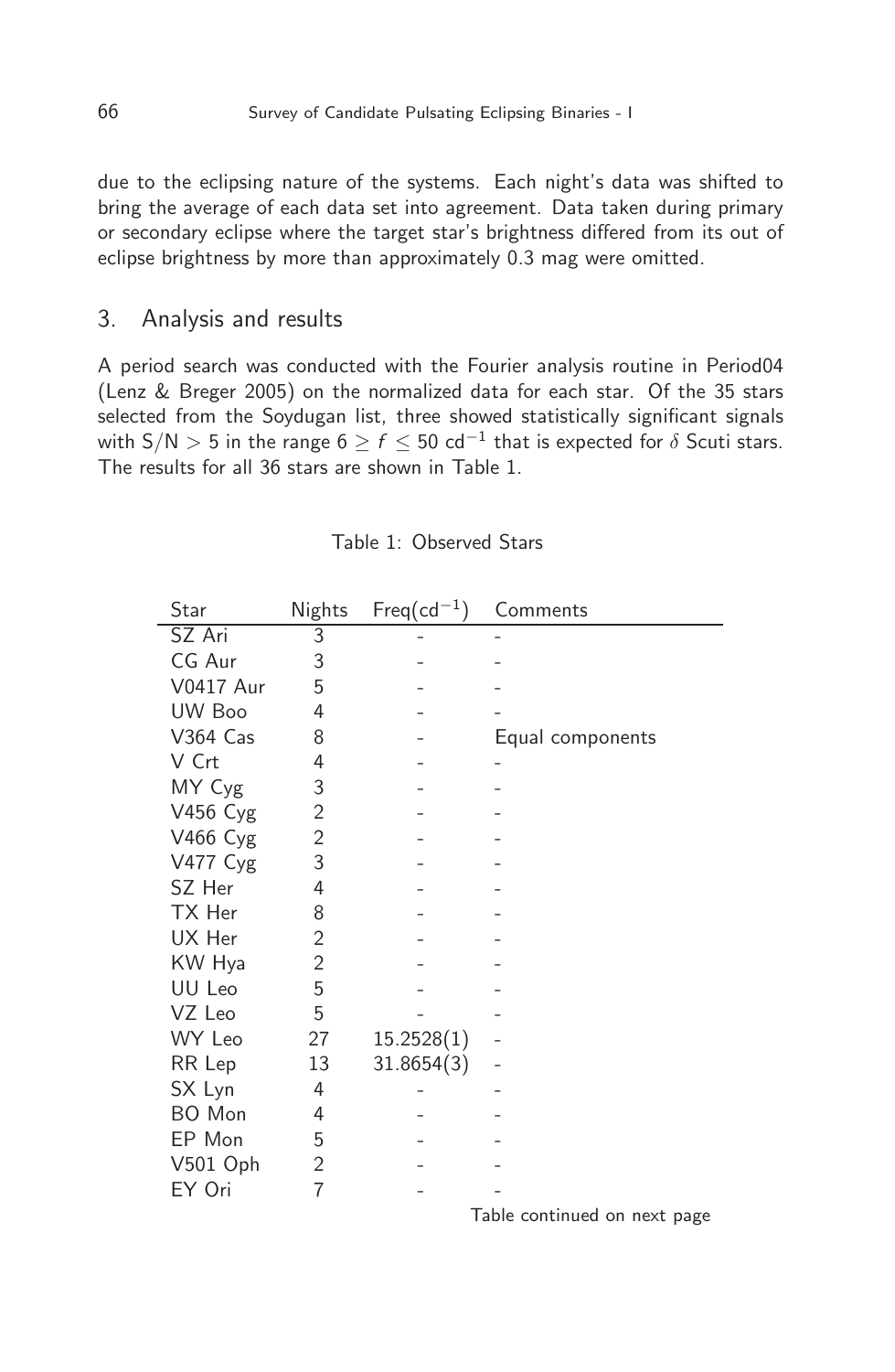|               |        | continued from previous page |                        |  |
|---------------|--------|------------------------------|------------------------|--|
| Star          | Nights | $Freq(cd^{-1})$              | Comments               |  |
| FT Ori        | 6      |                              |                        |  |
| V536 Ori      | 4      |                              |                        |  |
| TY Peg        | 4      |                              |                        |  |
| <b>BG</b> Peg | 16     | 24.9857(1)                   |                        |  |
| BO Peg        | 3      |                              |                        |  |
| IQ Per        | 6      |                              | Min II is total        |  |
| IU Per        | 2      |                              |                        |  |
| ZZ Pup        | 5      |                              |                        |  |
| AC Tau        | 9      | 17.533(1)                    |                        |  |
| AQ Tau        | 3      |                              |                        |  |
| EW Tau        | 6      |                              |                        |  |
| RS Tri        | 4      |                              |                        |  |
| KP Vir        | 15     |                              | Unsolved Hipparchos EB |  |

Table 2 presents information on the four systems containing pulsating components found in this study. The table includes observational information including the target star position and comparison and check stars used, as well as physical parameters such as spectral class and V magnitude obtained from the SIMBAD database.

| Star   | Position (J2000)          | V<br>mag | Sp Type        | <b>Comparison Stars</b> |
|--------|---------------------------|----------|----------------|-------------------------|
| WY Leo | $09:31:01.1 + 16:39:25.2$ | 11.0     | A2             | GSC 01403-00795         |
|        |                           |          |                | GSC 01403-01412         |
|        |                           |          |                | GSC 01403-00075         |
| RR Lep | $05:12:10.5 - 13:11:58.6$ | 9.98     | A4             | GSC 05342-00022         |
| BG Peg | $22:52:47.2 + 15:39:09$   | 10.7     | A <sub>2</sub> | GSC 01698-00071         |
| AC Tau | $04:37:06.4 + 01:41:31.2$ | 10.5     | A8             | GSC 00082-00234         |
|        |                           |          |                | GSC 00083-00652         |
|        |                           |          |                | GSC 00083-00713         |
|        |                           |          |                | GSC 00083-00681         |
|        |                           |          |                | GSC 00083-00483         |

Table 2: Pulsating Star Details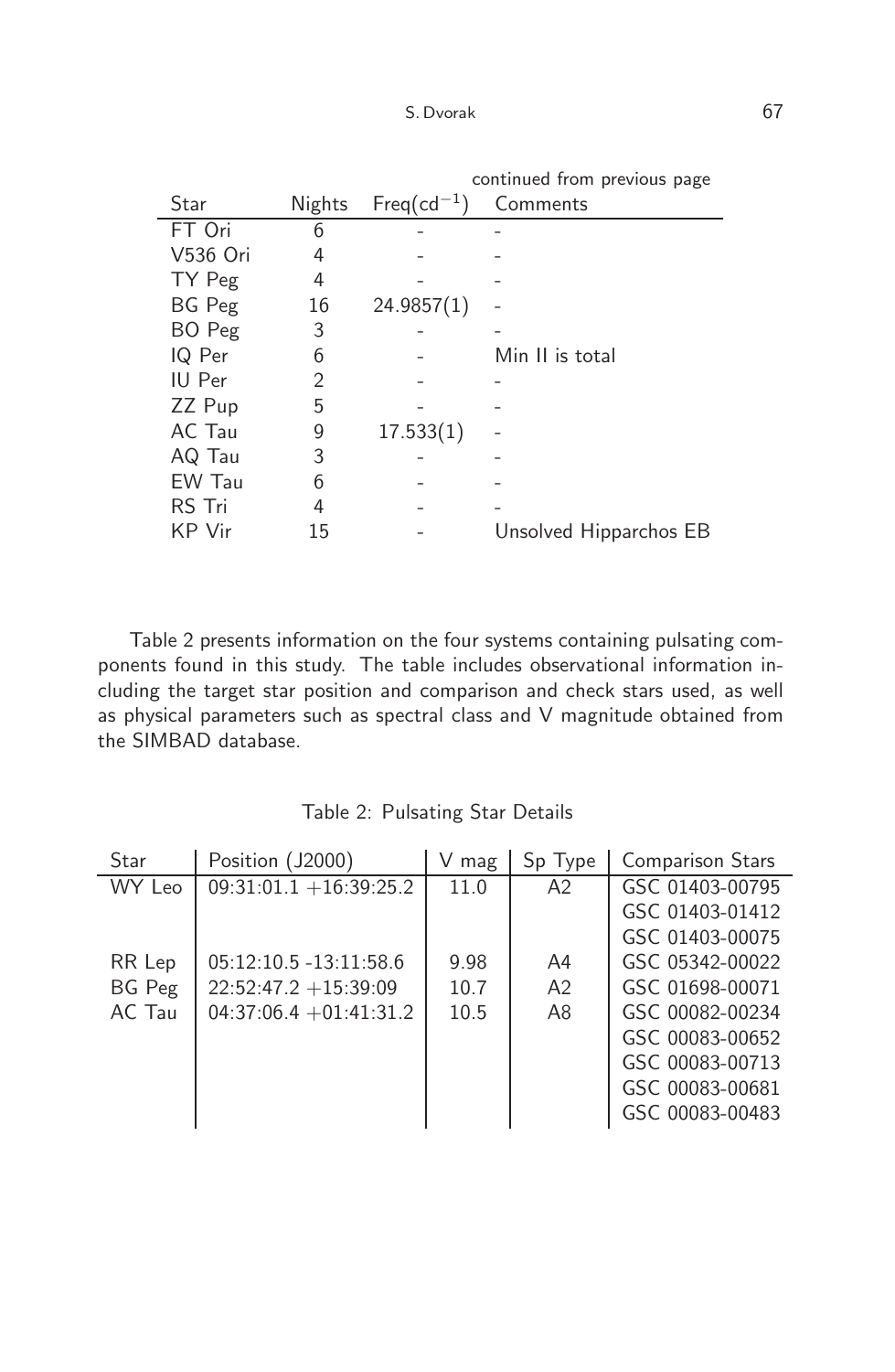| Star          | Amplitude         | $P_{orb}$ | $P_{puls}$   |
|---------------|-------------------|-----------|--------------|
|               | $(V \text{ mag})$ | (days)    | (days)       |
| WY Leo        | 0.011(1)          | 4.98578   | 0.0655617(9) |
| RR Lep        | 0.005(1)          | 0.91543   | 0.0313820(6) |
| <b>BG</b> Peg | 0.015(2)          | 1.95243   | 0.0400229(3) |
| AC Tau        | 0.006(1)          | 2.04340   | 0.057035(7)  |

Table 3: Orbital and Pulsation Periods

Detailed information on the four systems where pulsations were detected are shown in Table 3. The amplitude from Period04, eclipsing binary orbital period, pulsational period from this study, and the ratio of pulsation to orbital period are shown in the Amplitude,  $P_{orb}$ ,  $P_{puls}$ , and  $P_{puls}/P_{orb}$  columns, respectively. Errors from the least-squares analysis in Period04 are included in parentheses for the amplitude and  $P_{\text{puls}}$  values. Figures 1 through 4 show the power spectrum for each of the four systems. Representative single-night unflattened light curves for these systems are shown in Figures 5 through 8.

The three positive detections out of 35 targets equals a success rate of 8.6%. All of the systems where pulsations were detected consisted of components that are quite unequal in brightness which made detecting pulsations, presumably in the brighter component, far easier. In systems where the components are close in brightness, such as V364 Cas, or where the fainter star is the pulsator, the detection of pulsations would necessarily be more difficult. Of the 32 systems where no pulsations were detected it is certainly possible that a pulsating component does in fact exist but the pulsations were too small to be detected by the instruments used in this study. In addition,  $\delta$  Scuti stars often exhibit multiple, interfering pulsation frequencies, and additional monitoring of these systems might detect pulsations when these frequencies add constructively.

Liakos, A. & Niarchos, P. (2009) contains a survey of 24 stars similar to the current paper. Three of that paper's stars were also studied in the current paper: UW Boo, V456 Cyg, and V466 Cyg. The results in that paper are in agreement with the current results in that no pulsations were detected in any of these three stars. Liakos & Niarchos detected pulsations in three stars, or 12.5%.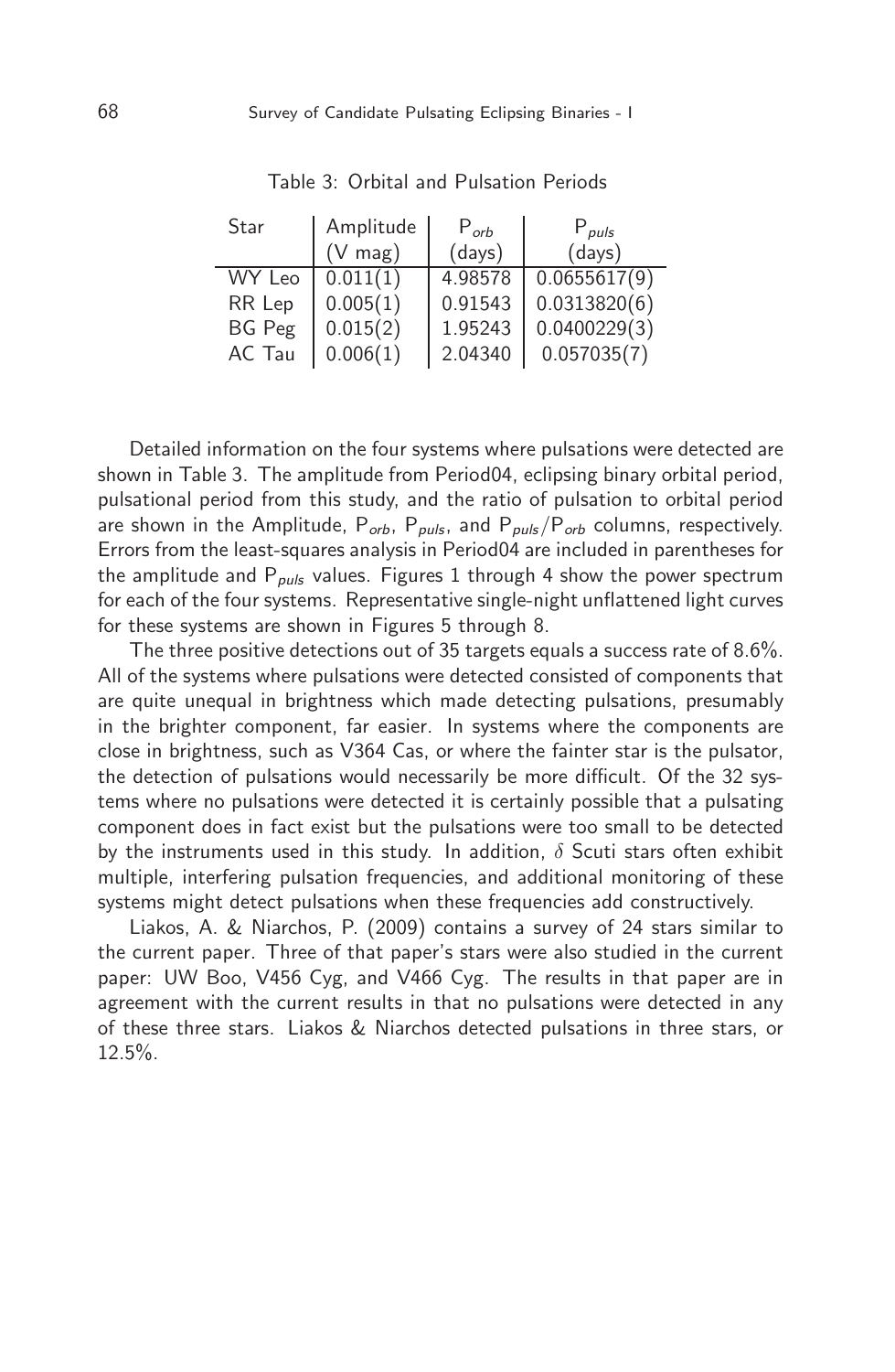



Figure 1: Periodogram of WY Leo



Figure 2: Periodogram of RR Lep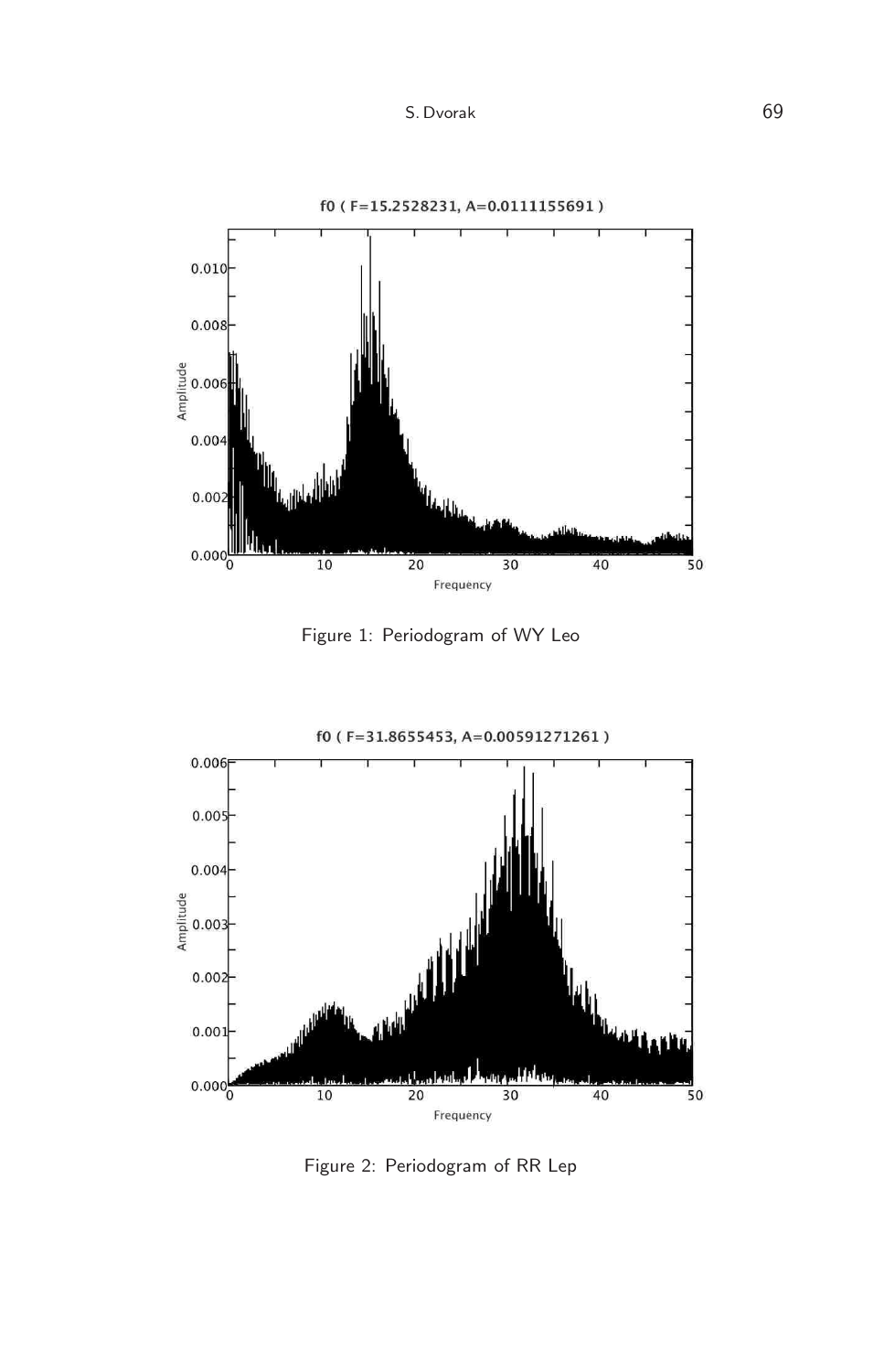

Figure 3: Periodogram of BG Peg



Figure 4: Periodogram of AC Tau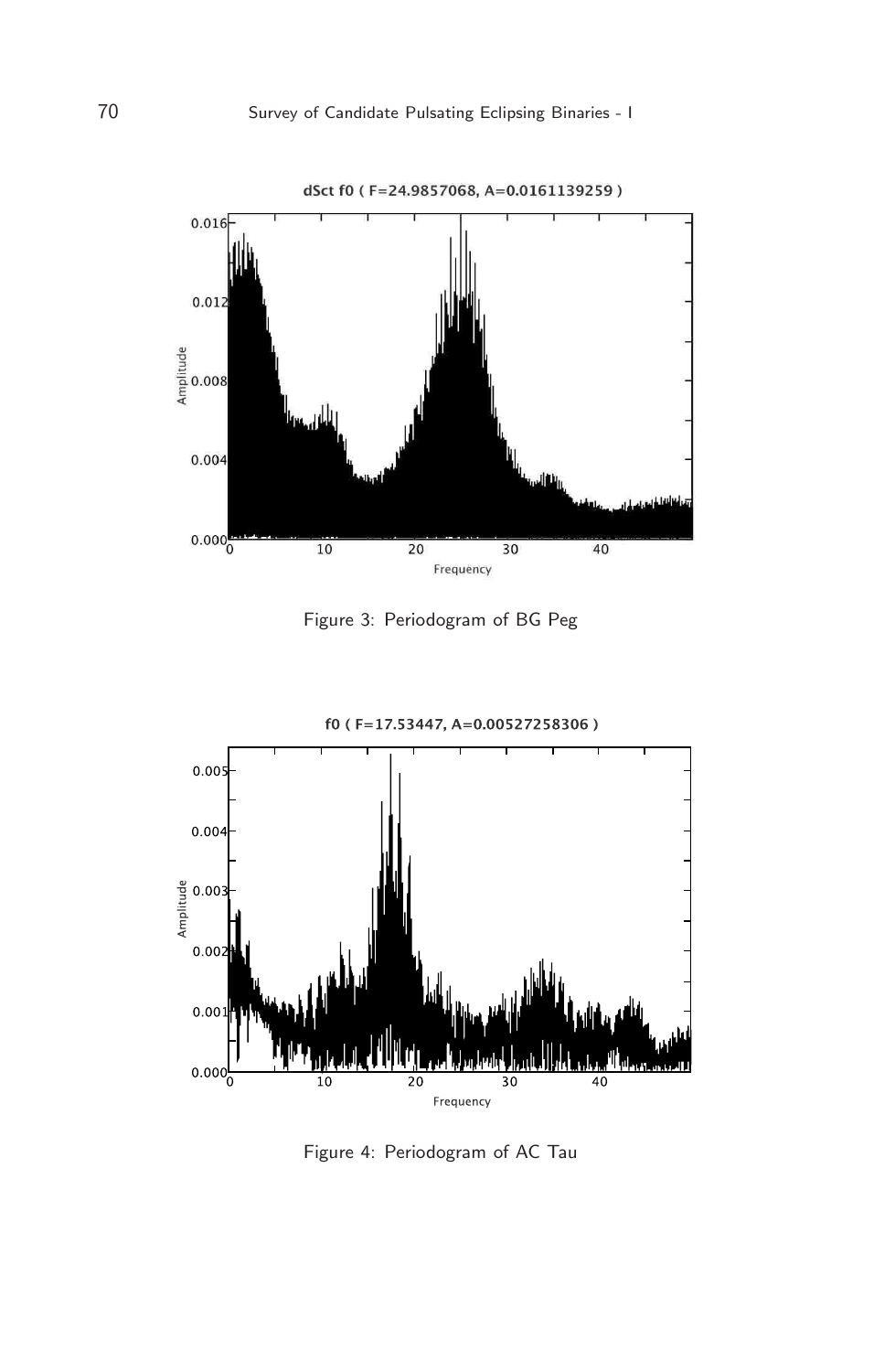

Figure 5: Single-night differential V light curve of WY Leo



Figure 6: Single-night differential V light curve of RR Lep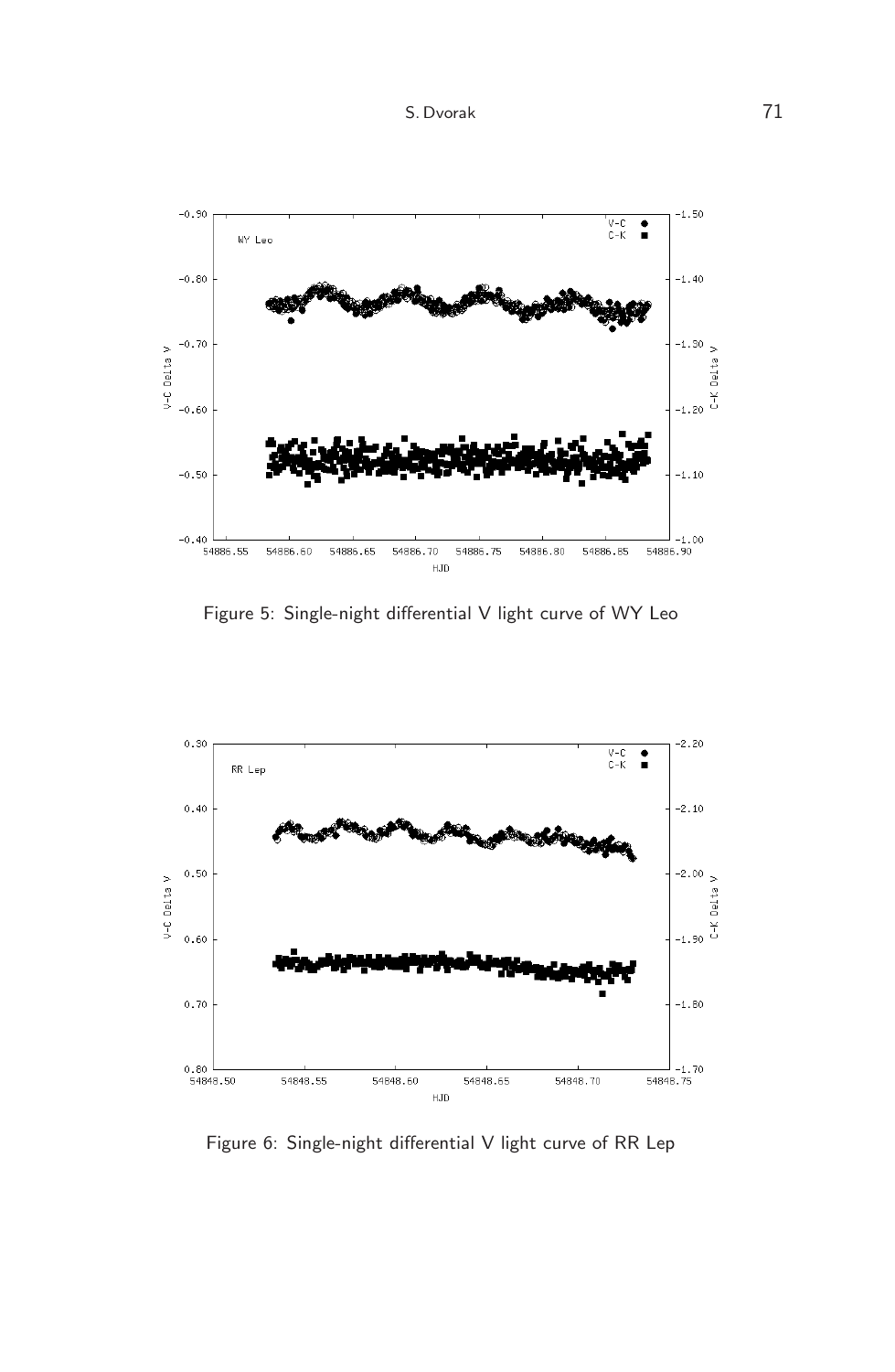

Figure 7: Single-night differential V light curve of BG Peg



Figure 8: Single-night differential V light curve of AC Tau